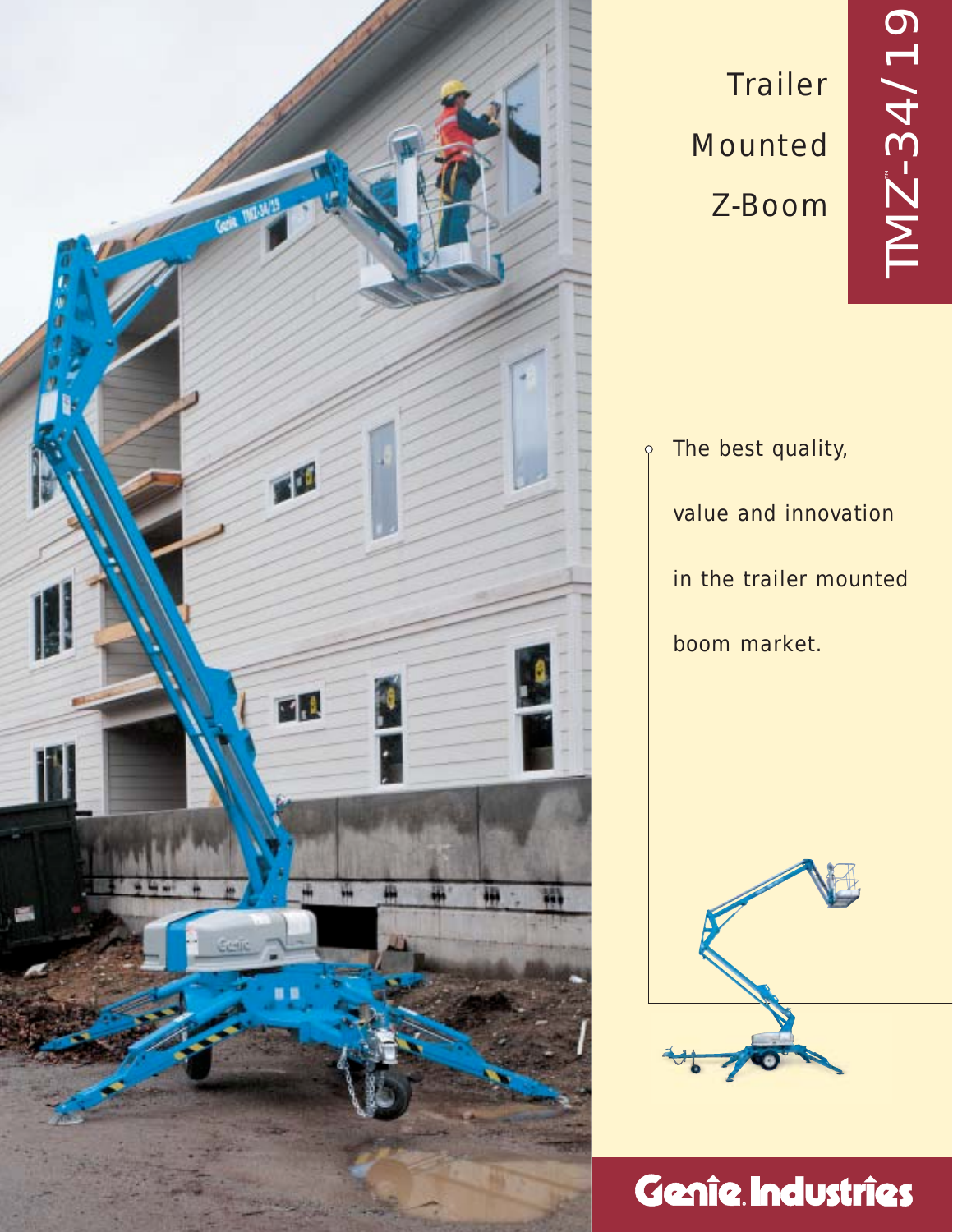## Industry Leading Design and Performance

acial lifting industry by including new technology and features<br>
that set new standards of excellence in the trailer mounted boom<br>
marketplace. The next generation of the TMZ-34/19 now adds<br>
unique features in a simulatio The introduction of the Genie TMZ-34/19 revolutionized the aerial lifting industry by including new technology and features that set new standards of excellence in the trailer mounted boom marketplace. The next generation of the TMZ-34/19 now adds unique features like a negative angle boom and a simultaneous down function, while offering new options, such as hydraulic outriggers, automatic machine leveling and platform rotation.





135 Degree Jib Working Range

## Standard Features

#### 135 Degree Jib Working Range

A 4½ft (1.37 m) articulati<mark>ng jib allows</mark> you to position <mark>the</mark> platform above and below the horizontal.

#### Negative Angle Boom

A new negative angle boom lift structure provides an industryleading working envelope allowing the operator to reach areas in the lower height range.

## Easy to Transport

The TMZ is easily towed behind any vehicle with a 2 in (50 mm) ball and class 2 hitch. Genie's tow speed rating of 60 mph (97 km/hr) is the highest in the industry, allowing faster transportation to job sites.

#### Dual Pneumatic Jockey Wheels

Heavy-duty jockey wheels balance the TMZ for precise positioning of the machine during setup and transportation.

## Multi-Position Outrigger Deployment and Multi-Position Outrigger Jacks

The outrigger deployment system and telescopic outrigger jacks both feature multiple positions, providing a leveling capability of more than 12 degrees. This is twice the leveling capability of most competitive models. Multiple outrigger positions help compensate for uneven terrain and significantly reduce setup time. (manual outrigger system only)

#### Simultaneous Down Function

Simultaneous down function provides the ability to lower both boom sections at the same time, providing quicker overall descent time for higher productivity.

## Swing-Out Component Trays

Swing-out trays provide the best accessibility to batteries in the industry. Lockable, hinged covers provide security.

## Easy-to-Read Controls

Both ground controls and platform controls feature an easy-to-use system. The control buttons are logically positioned around an image of the machine for easy identification of button functions.

## Generator Interface Area

Generators up to  $24 \times 20 \times 16\%$  in (61 x 51 x 42 cm) fit perfectly in the TMZ's generator interface area. The junction box and shelf are standard.

## Options and Accessories

## Hydraulic Outriggers with Automatic Leveling System

The exclusive Genie Automatic Leveling System is "selfleveling" and provides 10- degree leveling capability. This system allows the operator to hydraulically deploy the outriggers and automatically level the machine from the ground controls. Machine setup can be completed in less than 30 seconds when the operator deploys all four outriggers simultaneously.

The system self-levels the machine to 1 degree in all directions. The level sensor alarm will not sound unless the machine is over 2 1 ⁄2 degrees out of level. This built-in tolerance provides resistance to level sensor "nuisance tripping," which can be a common occurrence on other trailer mounted booms.

## Platform Rotation

A manual rotate mechanism allows the operator to rotate the platform 45 degrees horizontally in each direction.

## Material Lifting

A quick-disconnect platform and material lift hook attachment allow you to easily convert the Genie TMZ-34/19 into a material lift capable of raising 500 lb (227 kg).



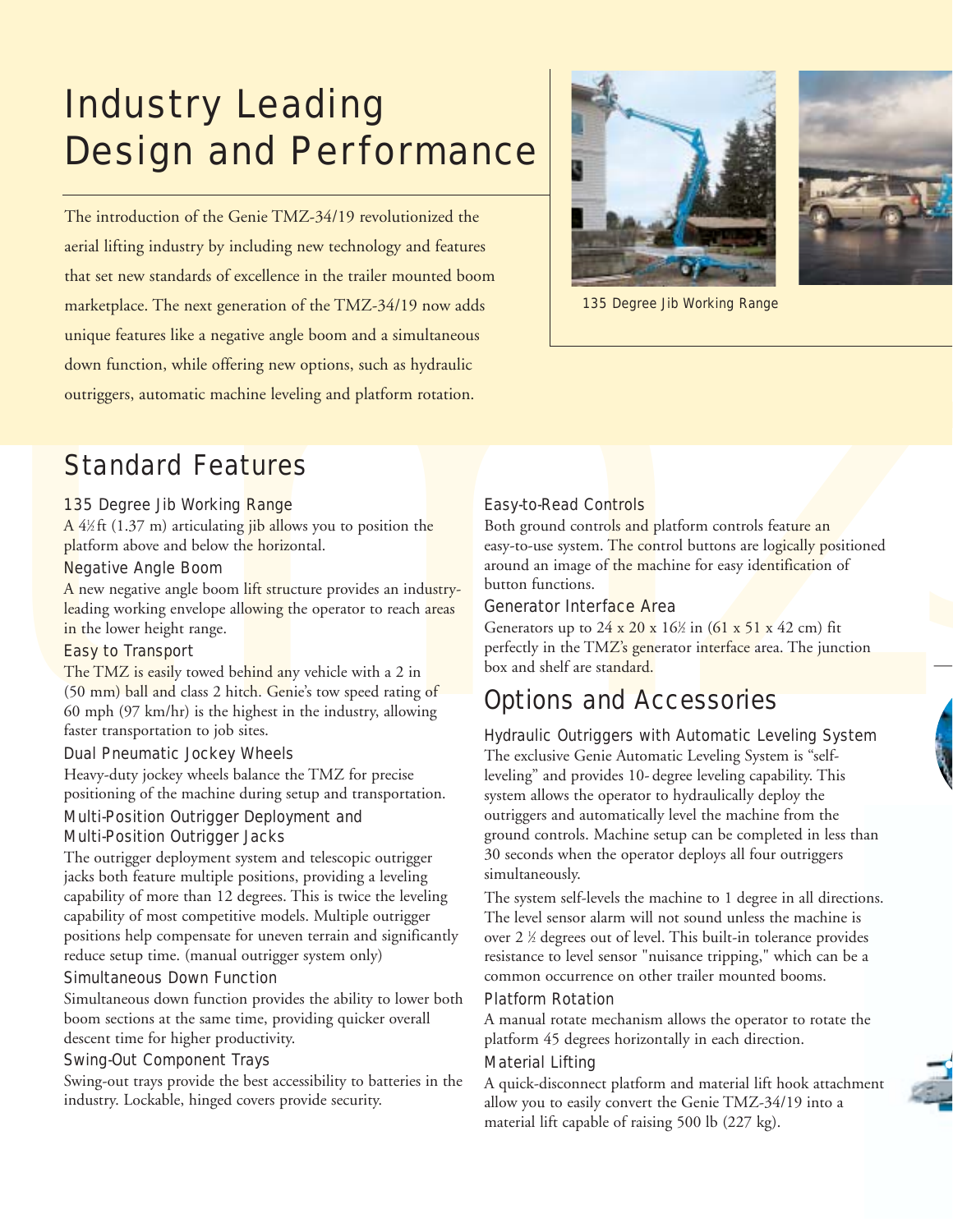# TMZ ™-34 /19



Optional Hydraulic Outriggers with Automatic Leveling System



Easy to Transport **Fits through standard** Material Lifting Option



Fits through standard<br>double doors